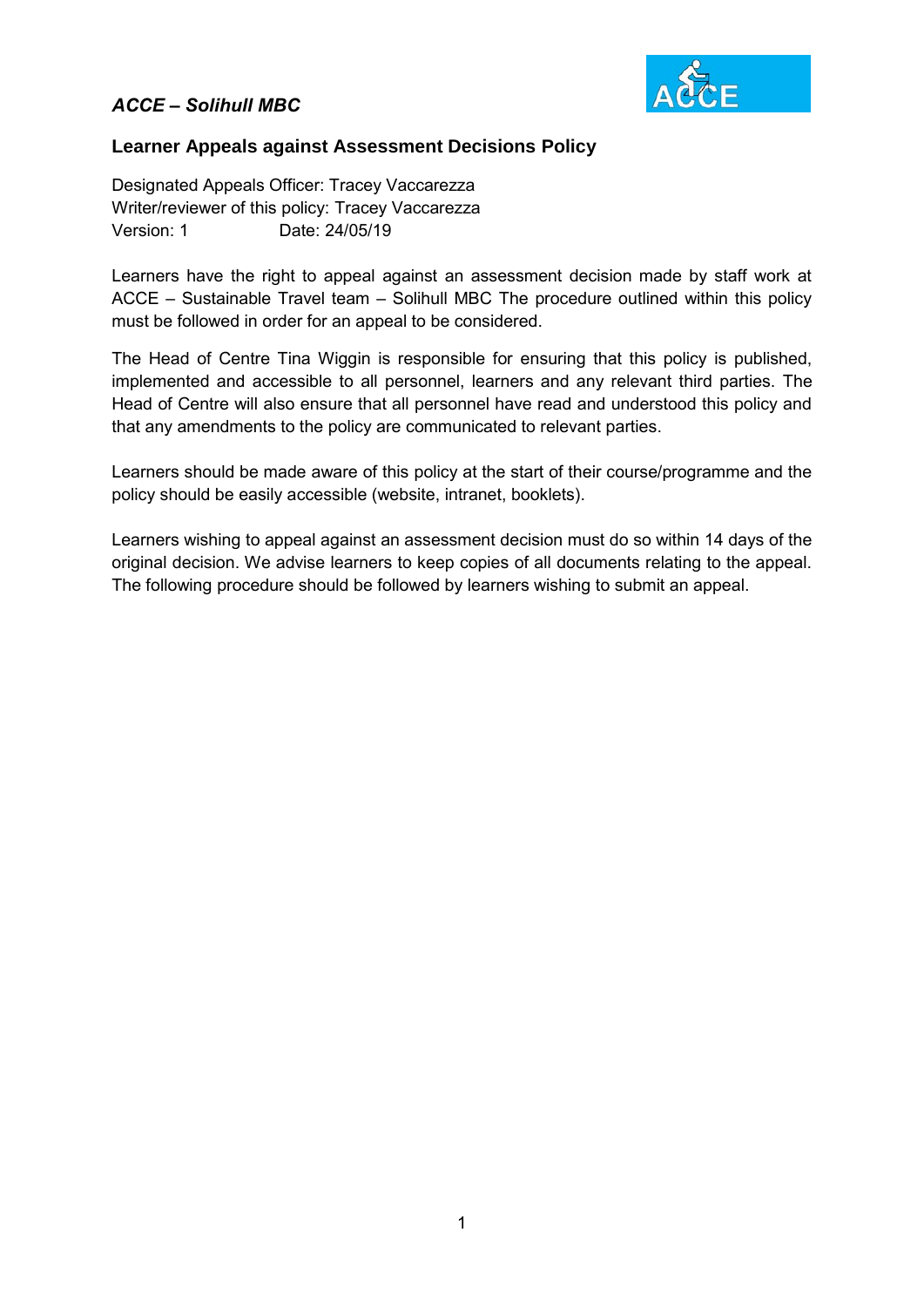

#### **Appeal Submission Procedure**



### **Learner Appeal against an Assessment Decision Form**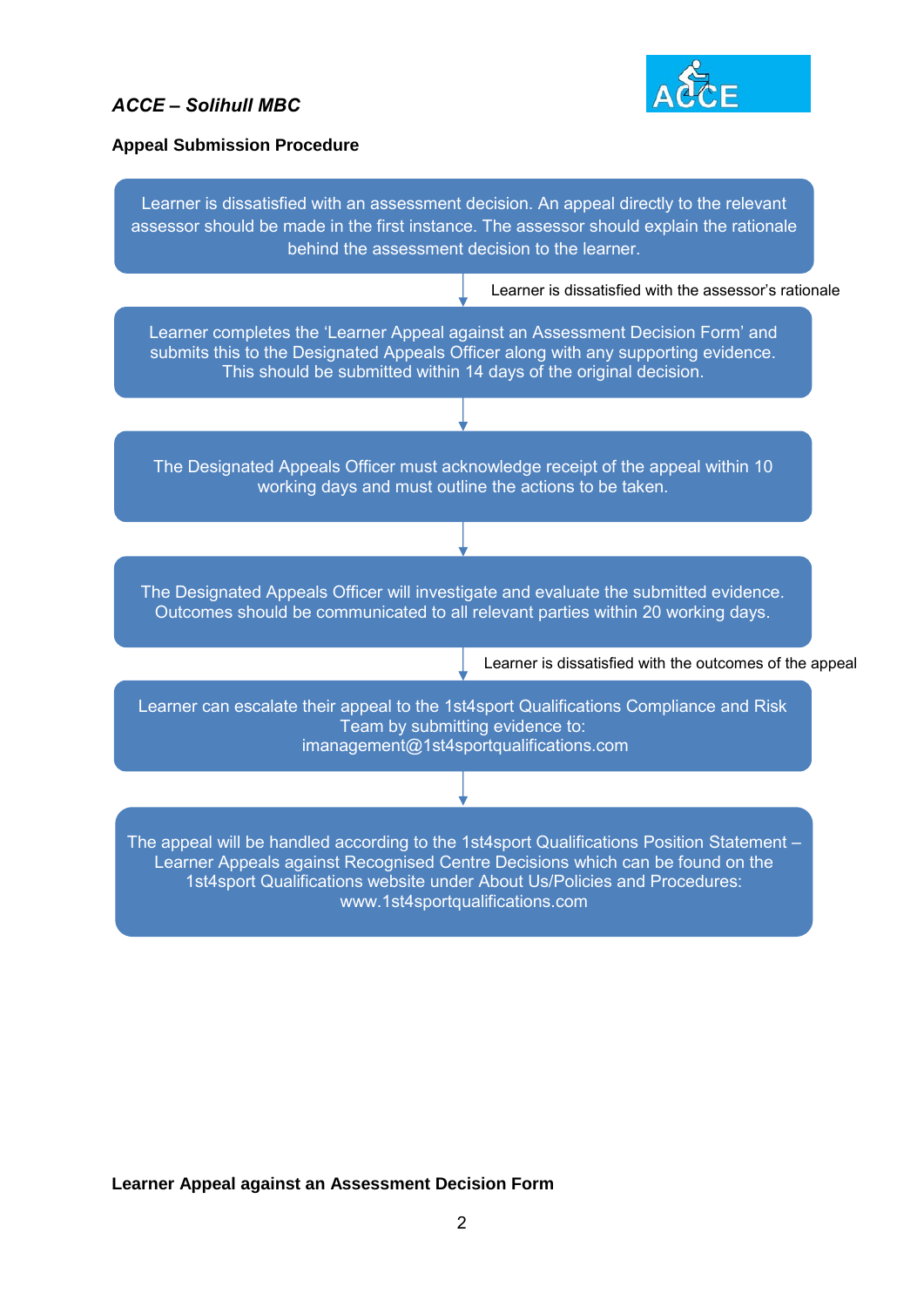

Learners must complete this form and submit it to the Designated Appeals Officer within 14 days of the assessment decision.

| Learner's name                                                      |  |
|---------------------------------------------------------------------|--|
| Learner registration number                                         |  |
| <b>Address</b>                                                      |  |
| <b>Email address</b>                                                |  |
| <b>Contact number</b>                                               |  |
| Date of assessment                                                  |  |
| Date appeal submitted                                               |  |
| Name of assessor against whose<br>decision the appeal is being made |  |

Describe the reasons for your appeal as fully as possible. Please include **copies** of any associated documents (e.g. learner evidence, record of achievement, observation checklists, feedback from the assessor etc.). Learners should retain a copy of this form.

| Type of assessment and details of original assessment decision |             |  |  |  |
|----------------------------------------------------------------|-------------|--|--|--|
|                                                                |             |  |  |  |
|                                                                |             |  |  |  |
|                                                                |             |  |  |  |
|                                                                |             |  |  |  |
| Reason for the appeal                                          |             |  |  |  |
|                                                                |             |  |  |  |
|                                                                |             |  |  |  |
|                                                                |             |  |  |  |
|                                                                |             |  |  |  |
|                                                                |             |  |  |  |
|                                                                |             |  |  |  |
|                                                                |             |  |  |  |
|                                                                |             |  |  |  |
| Learner signature                                              | <b>Date</b> |  |  |  |

To be completed by the Designated Appeals Officer.